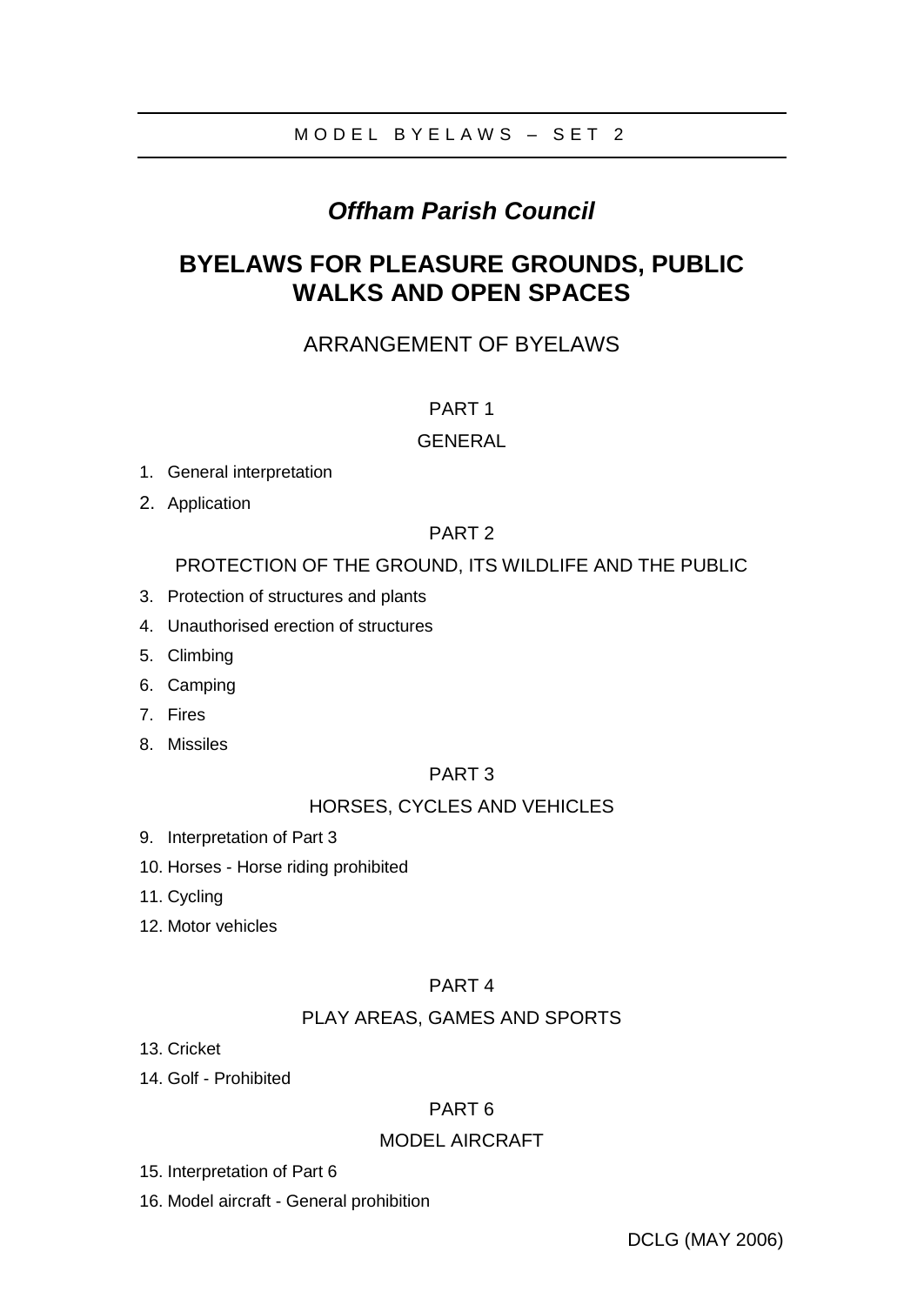# PART 7

# OTHER REGULATED ACTIVITIES

17. Provision of services

- 18. Excessive noise
- 19. Public shows and performances

20. Kites

21. Metal detectors

# PART 8

# **MISCELLANEOUS**

22. Obstruction

23. Savings

24. Removal of offenders

25. Penalty

26. Revocation - General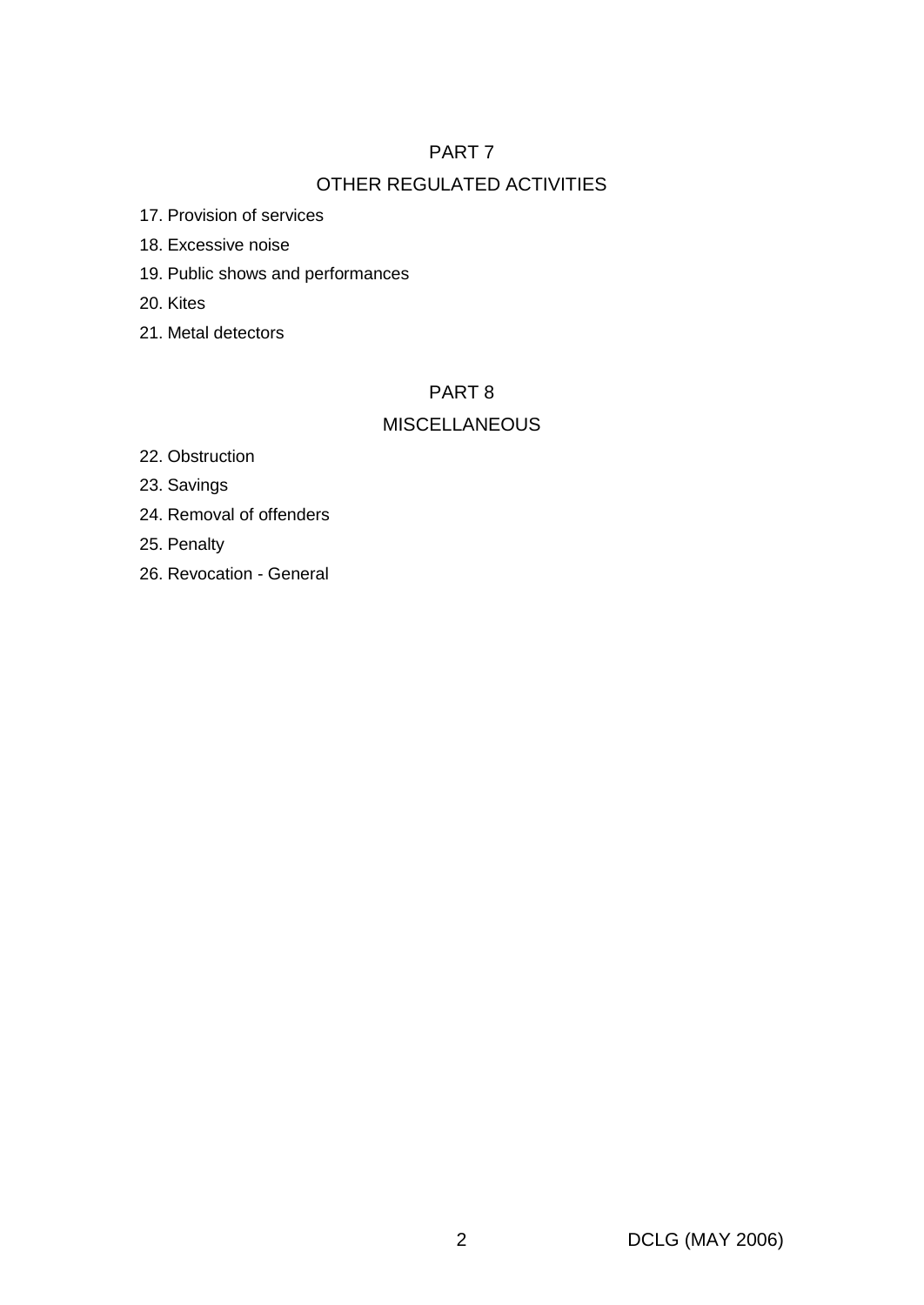Byelaws made under section 15 of the Open Spaces Act 1906 by Offham Parish Council with respect to The Village Green, Offham

## **PART 1**

### **GENERAL**

### **General Interpretation**

1. In these byelaws:

"the Council" means Offham Parish Council;

"the ground" means The Village Green, including The Pound;

"invalid carriage" means a vehicle, whether mechanically propelled or not,

- (a) the unladen weight of which does not exceed 150 kilograms,
- (b) the width of which does not exceed 0.85 metres, and
- (c) which has been constructed or adapted for use for the carriage of a person suffering from a disability, and used solely by such a person.

### **Application**

2. These byelaws apply to The Village Green, Offham, including The Pound

# **PART 2**

### **PROTECTION OF THE GROUND, ITS WILDLIFE AND THE PUBLIC**

### **Protection of structures and plants**

- 3. (1) No person shall without reasonable excuse remove from or displace within the ground:
	- (a) any barrier, post, seat or implement, or any part of a structure or ornament provided for use in the laying out or maintenance of the ground; or
	- (b) any stone, soil or turf or the whole or any part of any plant, shrub or tree.
	- (2) No person shall walk on or ride, drive or station a horse or any vehicle over:
		- (a) any flower bed, shrub or plant;
		- (b) any ground in the course of preparation as a flower bed or for the growth of any tree, shrub or plant; or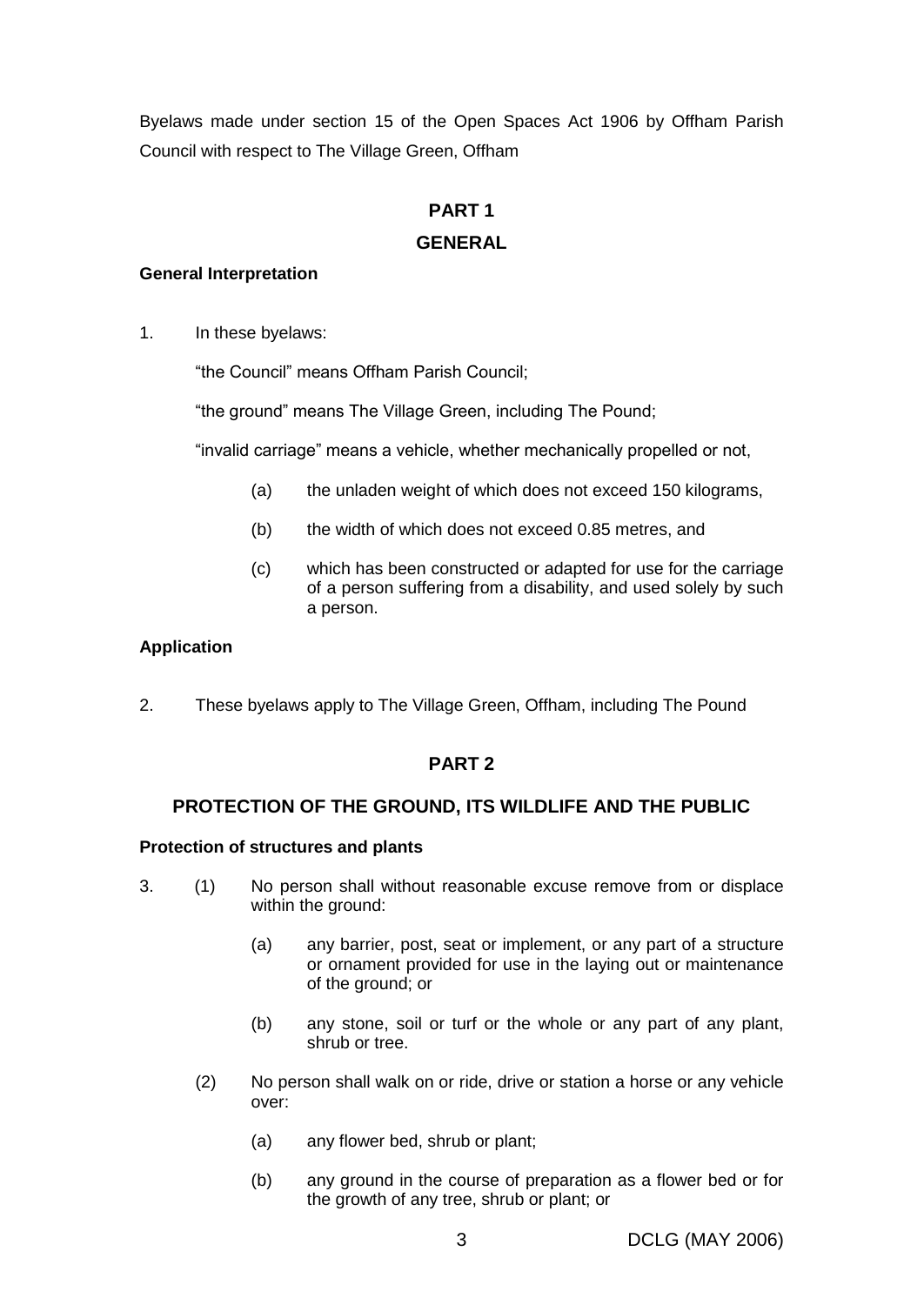(c) any part of the ground set aside by the Council for the renovation of turf or for other landscaping purposes and indicated by a notice conspicuously displayed.

### **Unauthorised erection of structures**

4. No person shall without the consent of the Council erect any barrier, post, ride or swing, building or any other structure.

#### **Climbing**

5. No person shall without reasonable excuse climb any wall or fence in or enclosing the ground, or any tree, or any barrier, railing, post or other structure.

#### **Camping**

6. No person shall without the consent of the Council erect a tent or use a vehicle, caravan or any other structure for the purpose of camping

#### **Fires**

- 7. (1) No person shall light a fire or place, throw or drop a lighted match or any other thing likely to cause a fire.
	- (2) Byelaw 7(1) shall not apply to:
		- (a) the lighting of a fire at any event for which the Council has given permission that fires may be lit;

#### **Missiles**

8. No person shall throw or use any device to propel or discharge in the ground any object which is liable to cause injury to any other person.

### **PART 3**

### **HORSES, CYCLES AND VEHICLES**

#### **Interpretation of Part 3**

9. In this Part:

"motor cycle" means a mechanically-propelled vehicle, not being an invalid carriage, with less than four wheels and the weight of which does not exceed 410 kilograms;

"motor vehicle" means any mechanically-propelled vehicle other than a motor cycle or an invalid carriage;

"trailer" means a vehicle drawn by a motor vehicle and includes a caravan.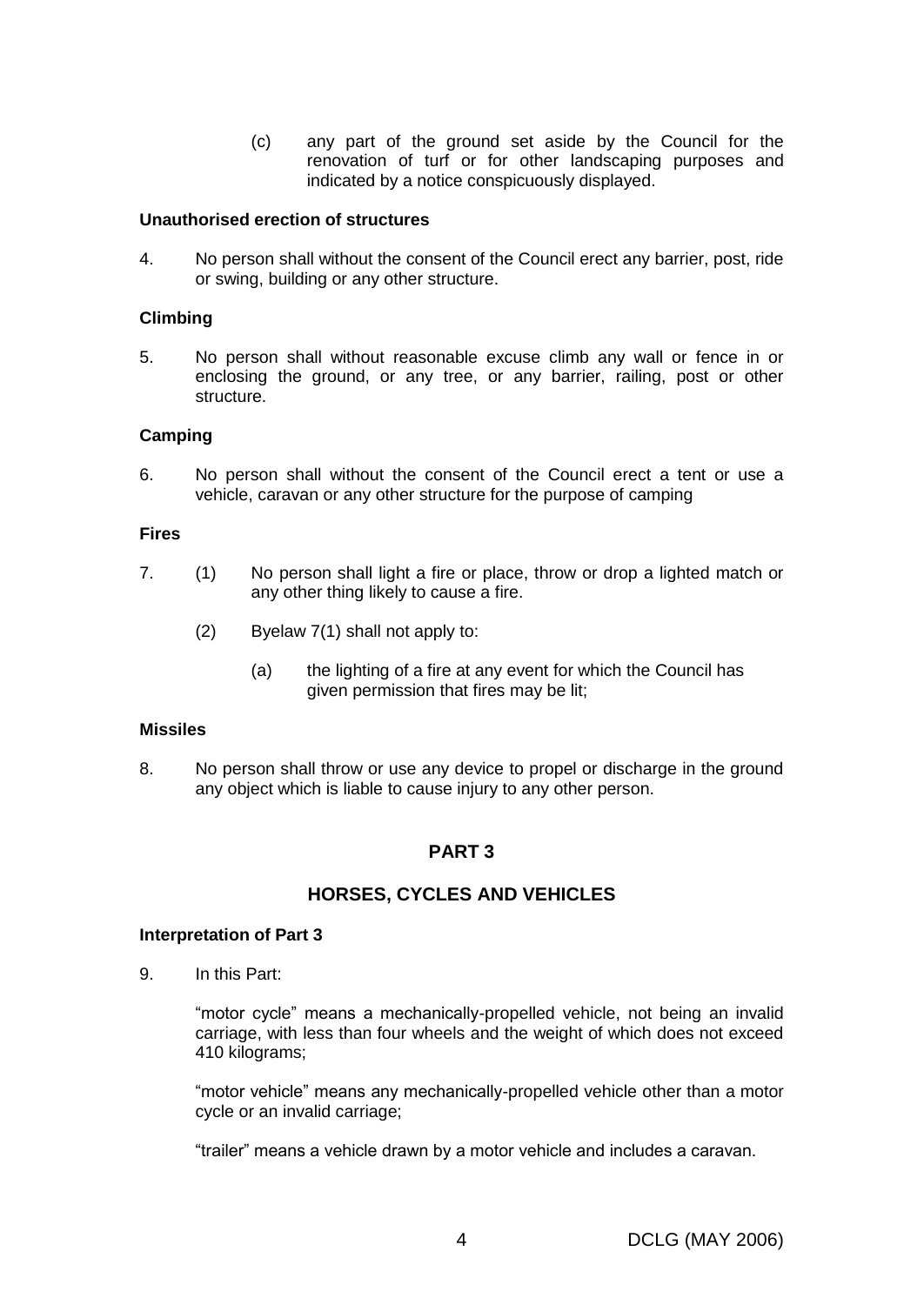#### **Horses**

- 10. (1) No person shall ride a horse except in the exercise of a lawful right or privilege.
	- (2) Where horse-riding is permitted by virtue of a lawful right or privilege, no person shall ride a horse in such a manner as to cause danger or reasonable annoyance to any other person.

### **Cycling**

11. No person shall ride a cycle in the ground in such a manner as to cause danger or reasonable annoyance to any other person.

#### **Motor vehicles**

12. No person shall without reasonable excuse bring into or drive in the ground a motor cycle, motor vehicle or trailer except in any part of the ground where there is a right of way or permission that has been granted by the Parish Council.

### **PART 4**

### **GAMES AND SPORTS**

### **Cricket**

13. No person shall throw or strike a cricket ball with a bat

#### **Golf**

14. No person shall drive, chip or pitch a hard golf ball.

### **PART 6**

### **MODEL AIRCRAFT**

#### **Interpretation of Part 6**

15. In this Part:

"model aircraft" means an aircraft which weighs not more than 7 kilograms without its fuel:

"power-driven" means driven by:

- (a) the combustion of petrol vapour or other combustible substances;
- (b) iet propulsion or by means of a rocket, other than by means of a small reaction motor powered by a solid fuel pellet not exceeding 2.54 centimetres in length; or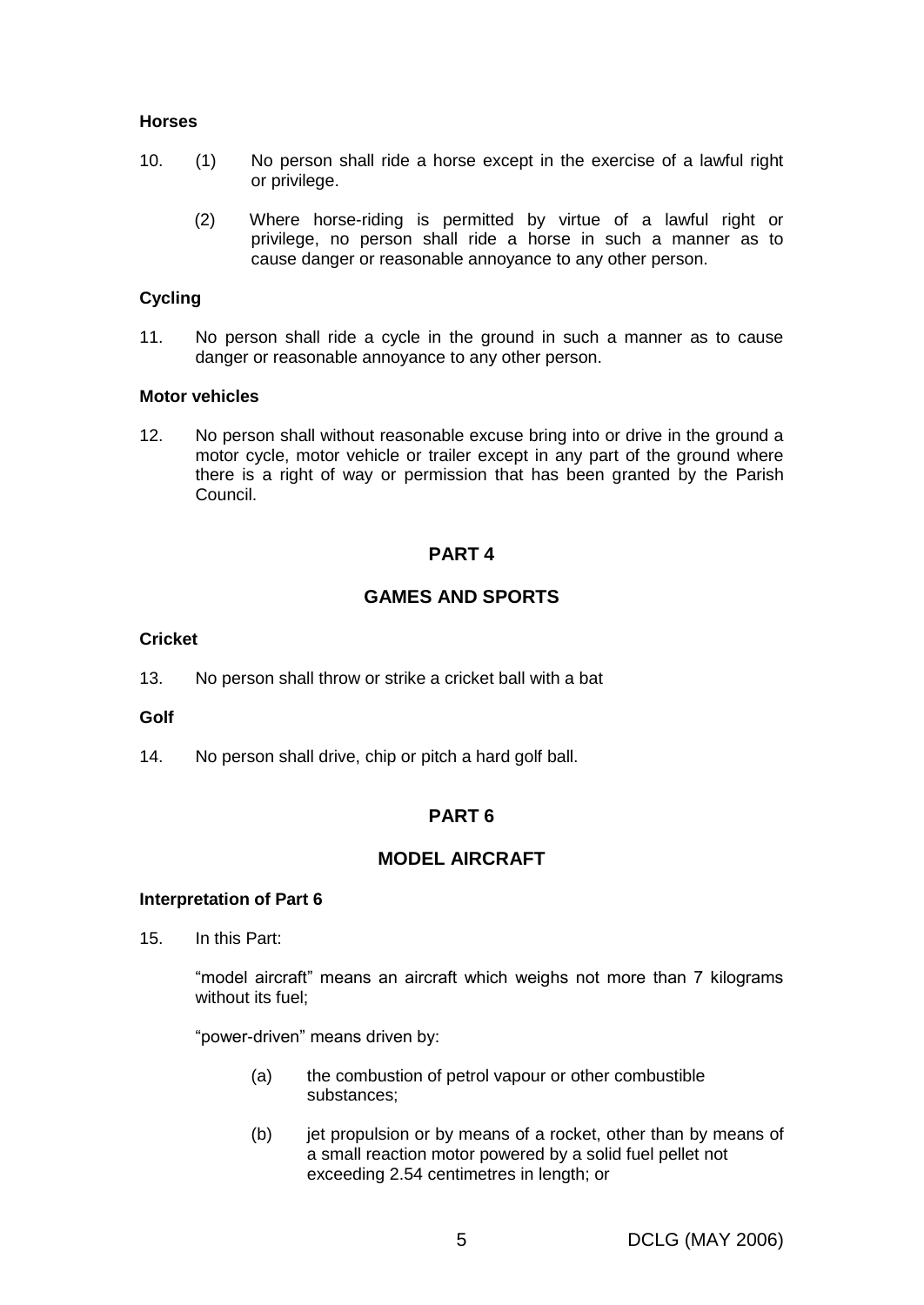(c) one or more electric motors or by compressed gas.

"radio control" means control by a radio signal from a wireless transmitter or similar device.

### **General prohibition**

- 16. No person shall cause any power-driven model aircraft to:
	- (a) take off or otherwise be released for flight or control the flight of such an aircraft in the ground; or
	- (b) land in the ground without reasonable excuse.

### **PART 7**

### **OTHER REGULATED ACTIVITIES**

### **Provision of services**

17. No person shall without the consent of the Council provide or offer to provide any service for which a charge is made.

#### **Excessive noise**

- 18. (1) No person shall, after being requested to desist by any other person in the ground, make or permit to be made any noise which is so loud or so continuous or repeated as to give reasonable cause for annoyance to other persons in the ground by:
	- (a) shouting or singing;
	- (b) playing on a musical instrument; or
	- (c) by operating or permitting to be operated any radio, amplifier, tape recorder or similar device.
	- (2) Byelaw 18(1) does not apply to any person holding or taking part in any entertainment held with the consent of the Council.

#### **Public shows and performances**

19. No person shall without the consent of the Council hold or take part in any public show or performance.

#### **Kites**

20. No person shall fly any kite in such a manner as to cause danger or reasonable annoyance to any other person.

#### **Metal detectors**

21. No person shall without the consent of the Council use any device designed or adapted for detecting or locating any metal or mineral in the ground.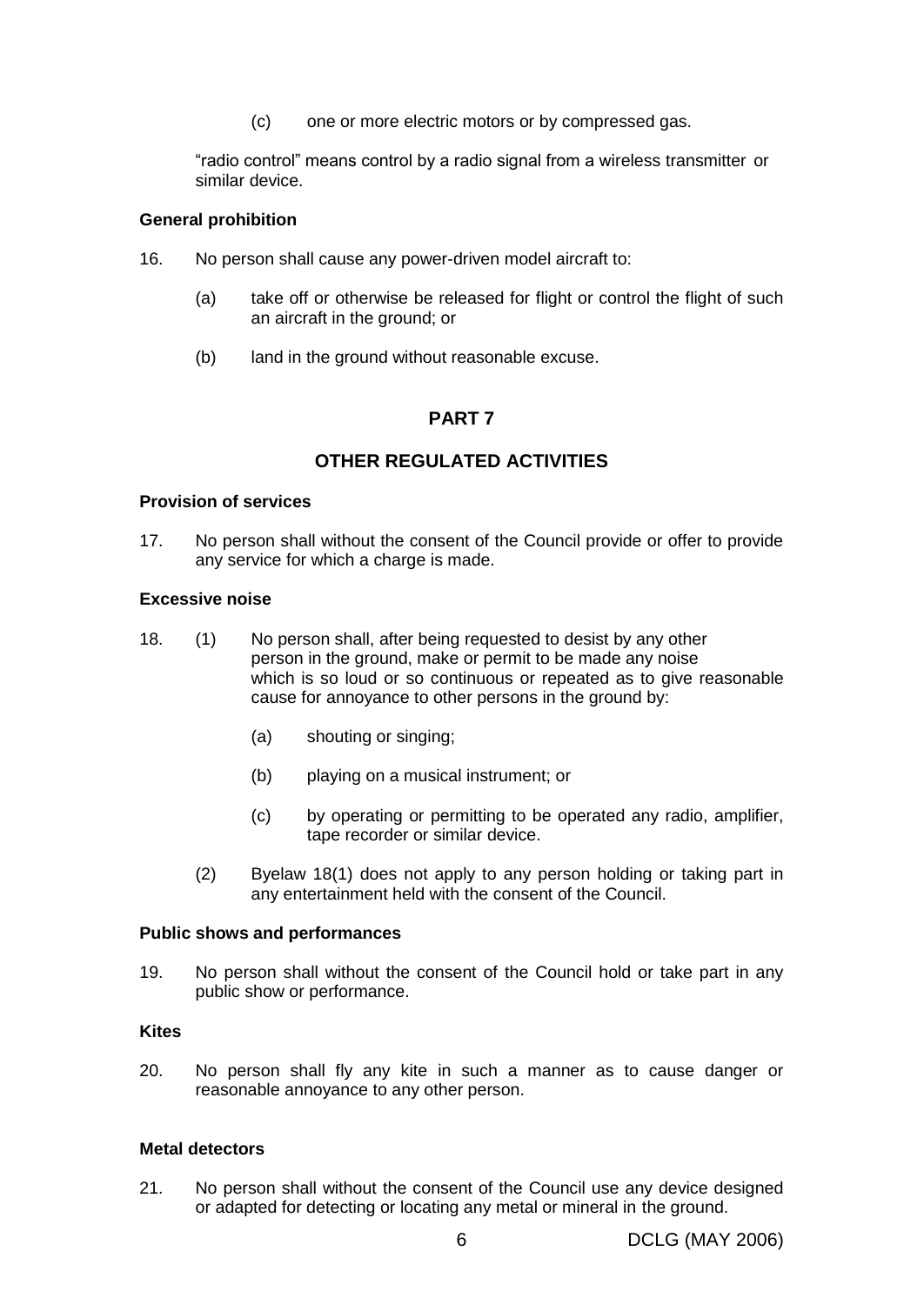#### PART<sub>8</sub>

#### **MISCELLANEOUS**

#### Obstruction

 $22.$ No person shall obstruct:

- any officer of the Council in the proper execution of his duties;  $(a)$
- any person carrying out an act which is necessary to the  $(b)$ proper execution of any contract with the Council; or
- any other person in the proper use of the ground.  $(c)$

#### **Savings**

It shall not be an offence under these byelaws for an officer of the Council or any person acting in accordance with a contract with the Council to do anything necessary to the proper execution of his duty.  $(1)$ 

Nothing in or done under these byelaws shall in any respect prejudice<br>or injuriously affect any public right of way through the ground, or the<br>rights of any person acting lawfully by virtue of some estate, right or<br>interes  $(2)$ 

#### Removal of offenders

Any person offending against any of these byelaws may be removed from the 24. ground by an officer of the Council or a constable.

#### Penalty

Any person offending against any of these byelaws shall be liable on summary conviction to a fine not exceeding level 2 on the standard scale. 25.

 $\overline{7}$ 

**DCLG (MAY 2006)** 

<sup>23.</sup>